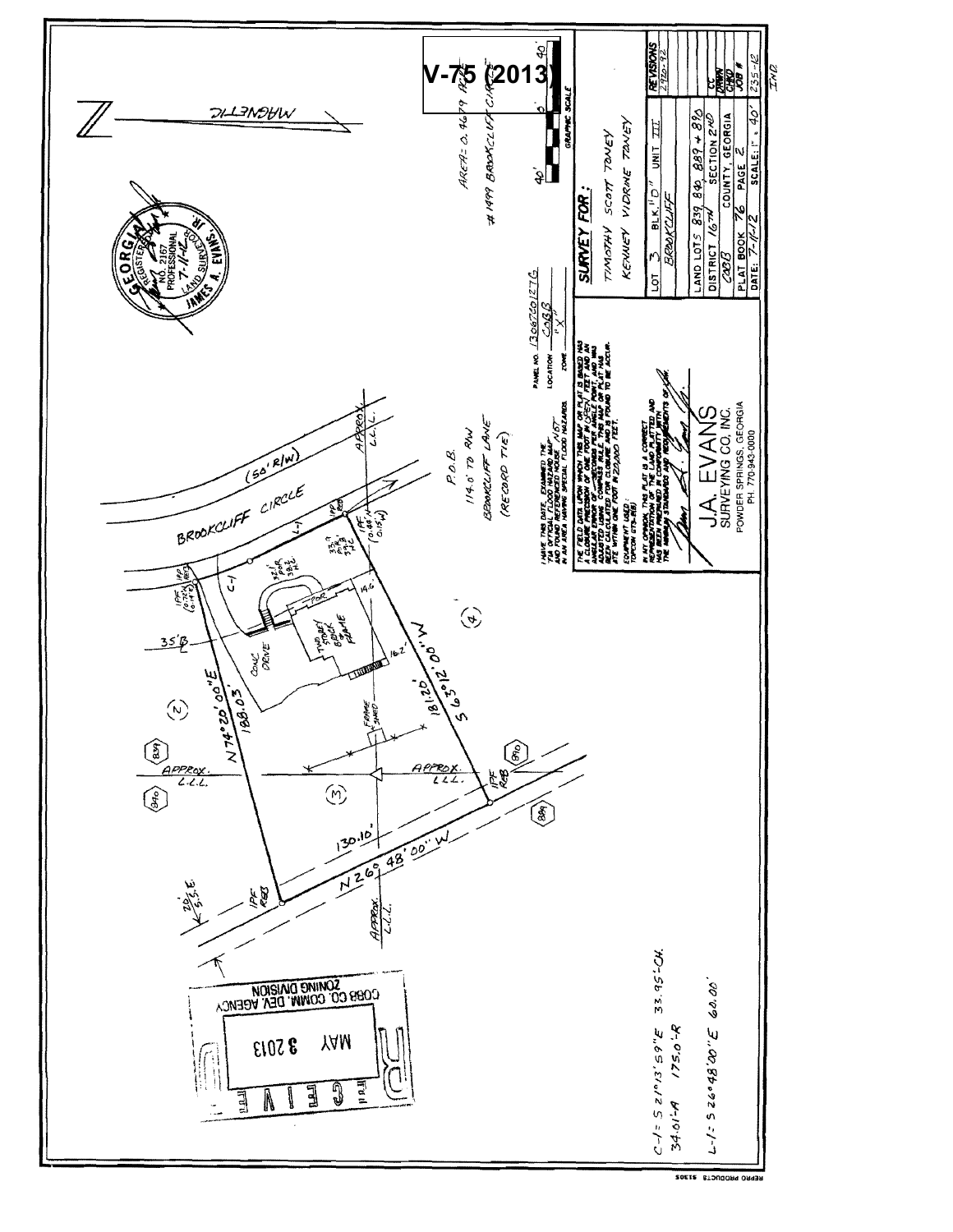| <b>APPLICANT:</b>                | Tim Toney                                      | <b>PETITION No.:</b>                                          | $V-75$             |
|----------------------------------|------------------------------------------------|---------------------------------------------------------------|--------------------|
| <b>PHONE:</b>                    | 770-924-0668                                   | DATE OF HEARING:                                              | $07 - 10 - 13$     |
| <b>REPRESENTATIVE:</b>           | David R. Tibbetts                              | <b>PRESENT ZONING:</b>                                        | $R-20$             |
| <b>PHONE:</b>                    | 404-683-4266                                   | LAND LOT(S):                                                  | 839, 840, 889, 890 |
| TITLEHOLDER:                     | Vidrine Toney<br>Timothy Scott Toney and Kenny | DISTRICT:                                                     | $\overline{6}$     |
| PROPERTY LOCATION:               | On the west side of                            | SIZE OF TRACT:                                                | $0.47$ acre        |
|                                  | Brookcliff Circle, west of Brookcliff Lane     | <b>COMMISSION DISTRICT:</b>                                   | $\mathbf{\omega}$  |
| (1499 Brookcliff Circle).        |                                                |                                                               |                    |
| TYPE OF VARIANCE:                |                                                | Waive the front setback from the required 35 feet to 30 feet. |                    |
| <b>OPPOSITION: No. OPPOSED</b>   | PETITION No.                                   | <b>SPOKESMAN</b>                                              |                    |
| <b>BOARD OF APPEALS DECISION</b> |                                                |                                                               | <b>BRD</b><br>gad  |
| <b>APPROVED</b>                  | <b>MOTION BY</b>                               |                                                               | 629                |
| REJECTED                         | <b>SECONDED</b>                                | okcliff Dr                                                    |                    |

HELD. **HELD \_\_\_\_\_ CARRIED \_\_\_\_\_ CARRIED** 

STIPULATIONS: **STIPULATIONS:** 

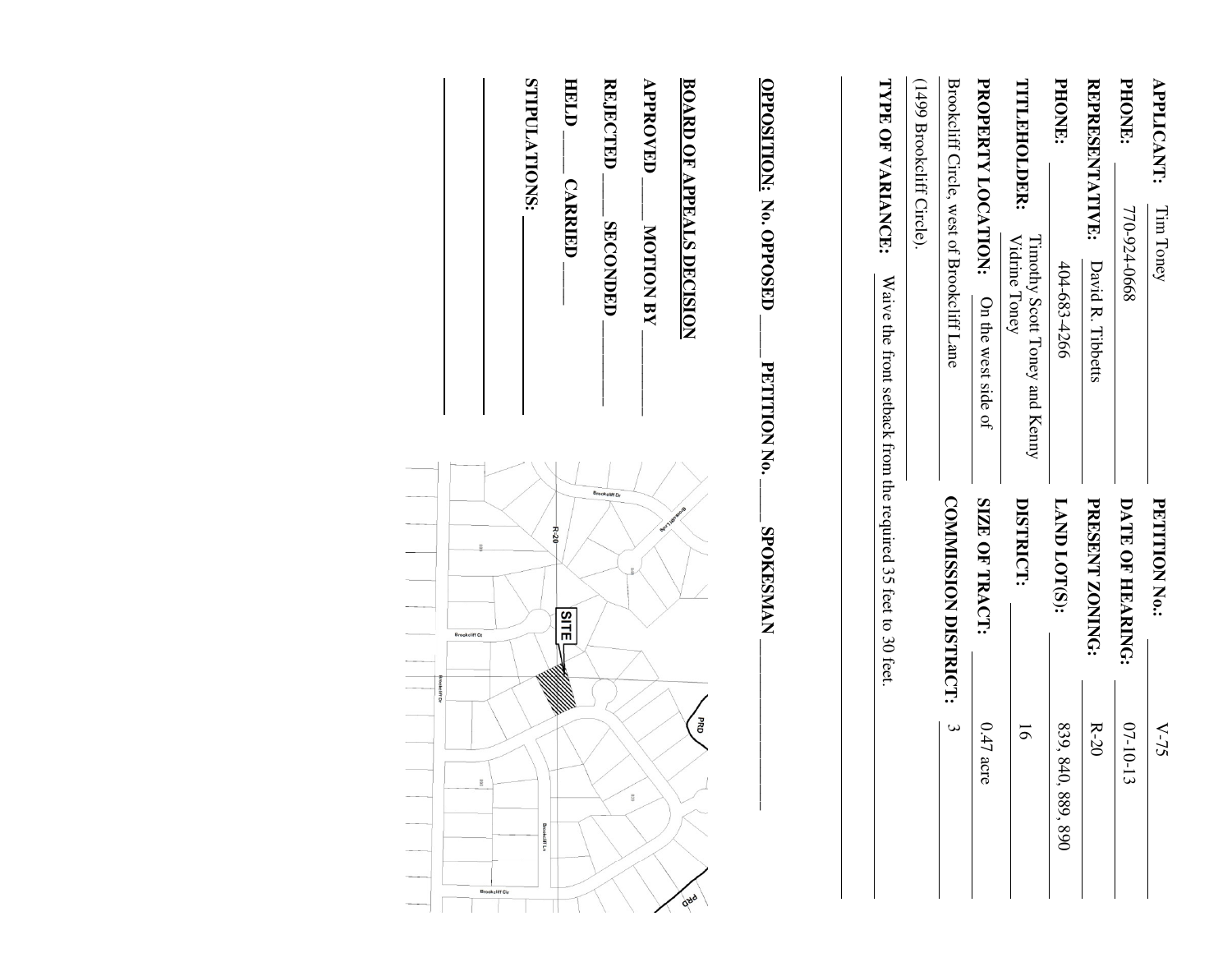\*\*\*\*\*\*\*\*\*\*\*\*\*\*\*\*\*\*\*\*\*\*\*\*\*\*\*\*\*\*\*\*\*\*\*\*\*\*\*\*\*\*\*\*\*\*\*\*\*\*\*\*\*\*\*\*\*\*\*\*\*\*\*\*\*\*\*\*\*\*\*\*\*\*\*\*\*\*\*\*\*\* 

## **COMMENTS COMMENTS**

**TRAFFIC:**  This request will not have an adverse impact on the transportation network.

inspection on 6-22-12. inspection on 6-22-12. DEVELOPMENT & INSPECTIONS: **DEVELOPMENT & INSPECTIONS:**  Encroachment was discovered during Zoning compliance Encroachment was discovered during Zoning compliance

recording. Call 770-528-2147. the Site Plan Review Section, Community Development Agency for review and approval prior to referencing the variance case in the standard plat revision note. The surveyor must submit the plat to recorded prior to the issuance of the certificate of occupancy showing all improvements on the lot and recording. Call 770-528-2147. the Site Plan Review Section, Community Devel referencing the variance case in the standard plat revision note. The surveyor must submit the plat to recorded prior to the issuance of the certificate of occupancy showing all improvements on the lot and SITE PLAN REVIEW: **SITE PLAN REVIEW:** If this variance request is approved, a subdivision plat revision must be If this variance request is approved, a subdivision plat revision must be opment Agency for review and approval prior to

anticipated. STORMWATER MANAGEMENT: **STORMWATER MANAGEMENT:**  No adverse stormwater management impacts observed or No adverse stormwater management impacts observed or

impact or treatment of historic and/or archaeological resources impact or treatment of historic and/or archaeological resources. property surveys, county maps, and various other resources, staff has no comments regarding the property surveys, county maps, and various other resources, staff has no comments regarding the HISTORIC PRESERVATION: **HISTORIC PRESERVATION:**  After examining Civil War trench maps, Cobb County historic After examining Civil War trench maps, Cobb County historic

DESIGN GUIDELINES: No comment **DESIGN GUIDELINES:** No comment.

CEMETERY PRESERVATION: No comment. **CEMETERY PRESERVATION:** No comment.

WATER: No conflict. WATER: No conflict.

**SEWER:** No conflict. SEWER: No conflict: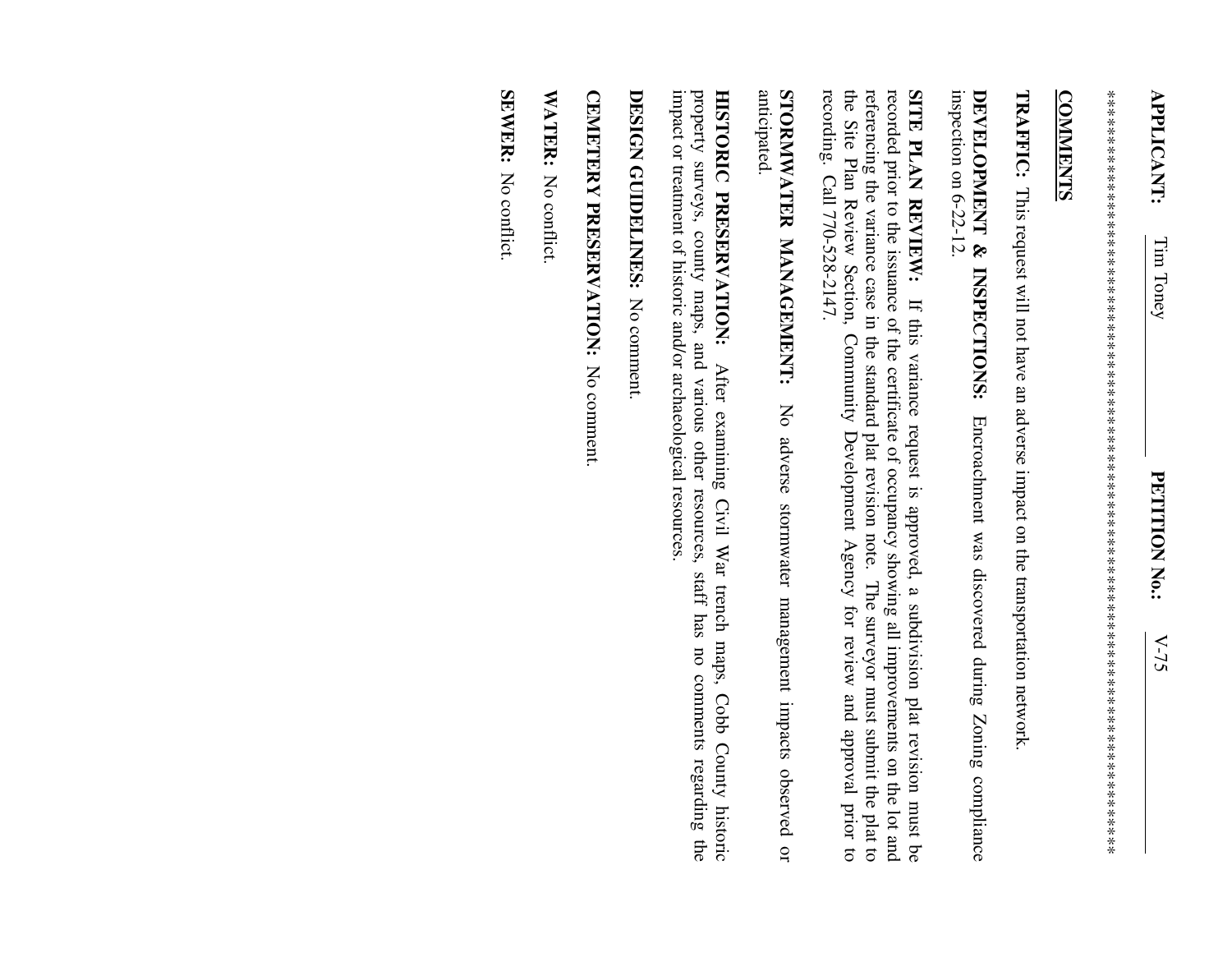Review Stage. FIRE DEPARTMENT: After analyzing the information presented for a Preliminary Review, the Cobb County Fire Marshal's Office is confident that all other items can be addressed during the Plan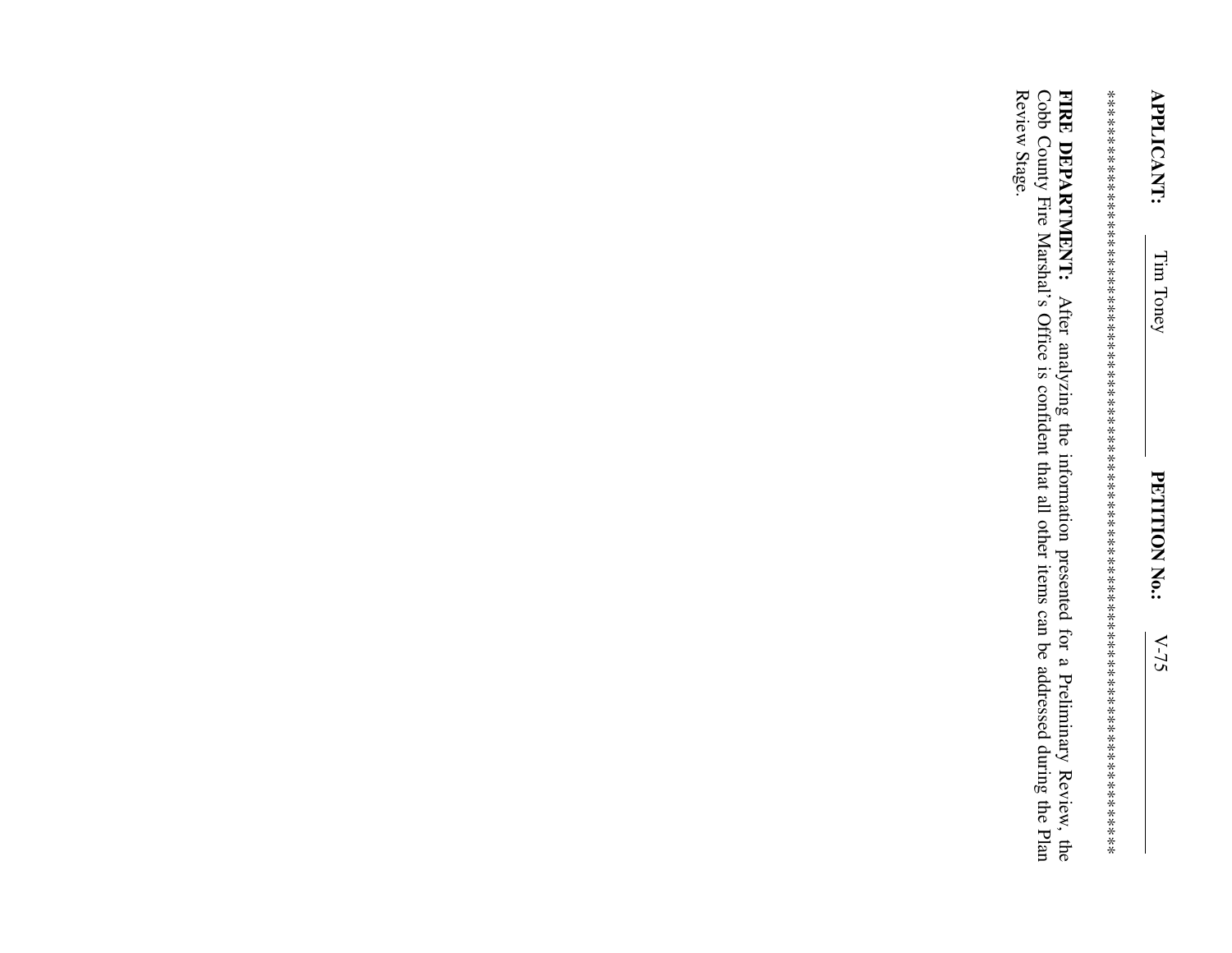

**V-75**